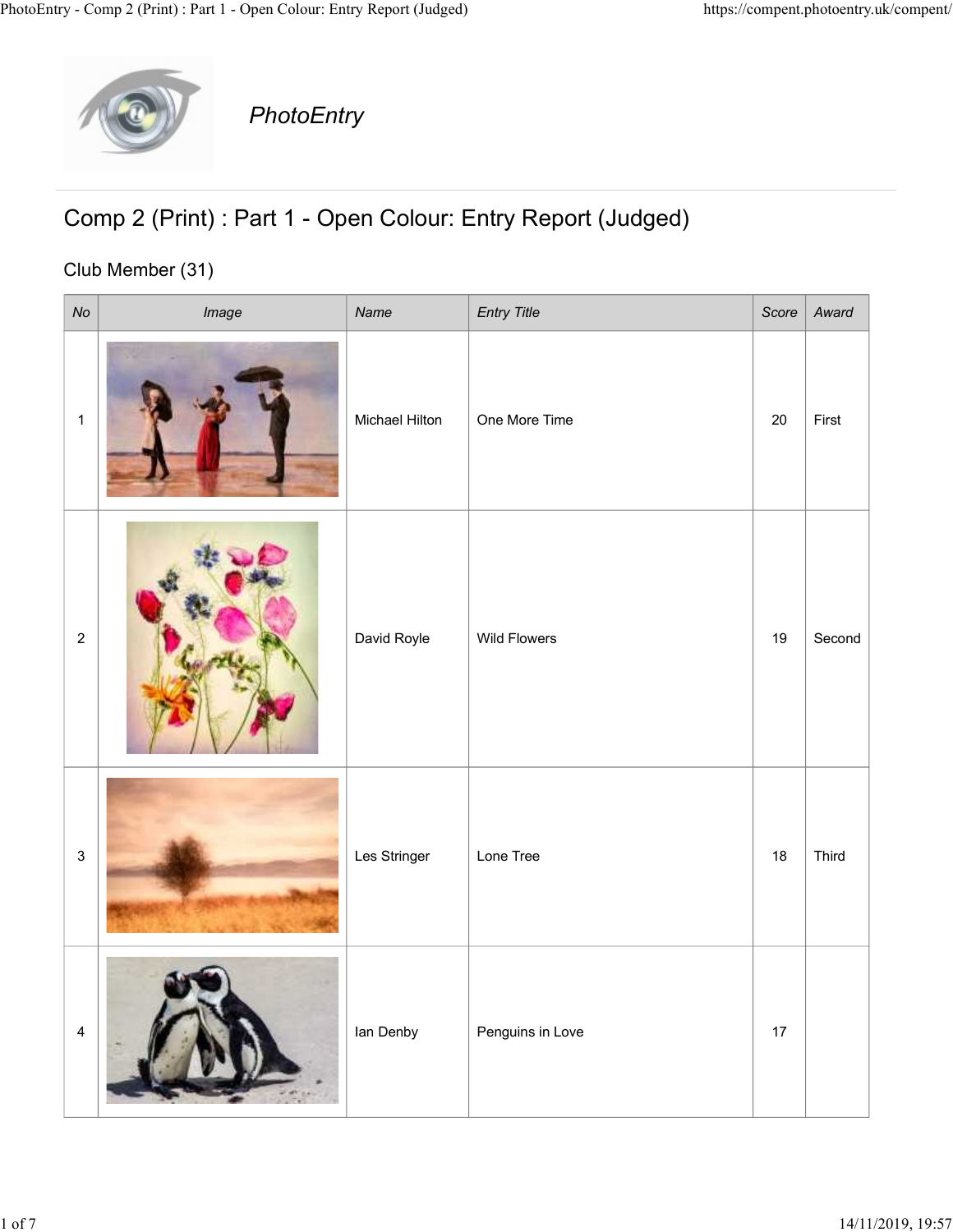|                  | try - Comp 2 (Print) : Part 1 - Open Colour: Entry Report (Judged) |                     |                                              |    | https://compent.photoentry.uk/compent/ |
|------------------|--------------------------------------------------------------------|---------------------|----------------------------------------------|----|----------------------------------------|
| No<br>$\sqrt{5}$ | Image                                                              | Name<br>Mary Dolan  | <b>Entry Title</b><br>Walking in the Rockies | 17 | Score   $Award$                        |
| $\,6\,$          |                                                                    | Adrian Hazeldine    | Crossing the bridge                          | 17 |                                        |
| $\overline{7}$   |                                                                    | John O'Brien        | <b>Harmby Falls</b>                          | 17 |                                        |
| $\bf 8$          |                                                                    | David Royle         | A City Skyline                               | 17 |                                        |
| $\boldsymbol{9}$ |                                                                    | <b>Gary Schultz</b> | The Bauxite Lake of Otranto                  | 17 |                                        |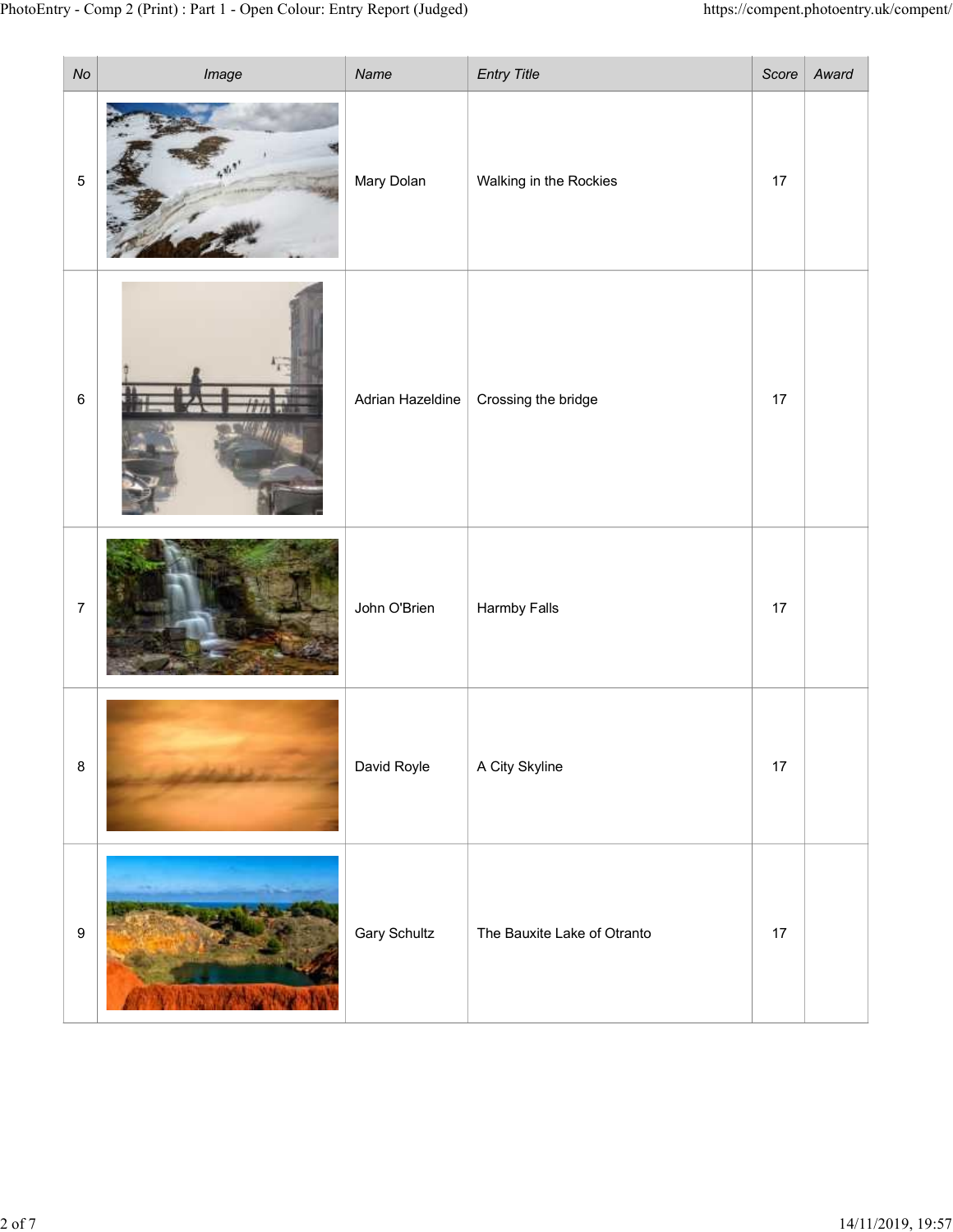| No   | y - Comp 2 (Print) : Part 1 - Open Colour: Entry Report (Judged)<br>Image | Name                | <b>Entry Title</b>           | https://compent.photoentry.uk/compent/<br>$Score \mid$ | Award |
|------|---------------------------------------------------------------------------|---------------------|------------------------------|--------------------------------------------------------|-------|
| $10$ |                                                                           | <b>Gary Schultz</b> | Piazza Salandra, Nardo       | 17                                                     |       |
| 11   |                                                                           | Les Stringer        | Ballerina on Brooklyn Bridge | 17                                                     |       |
| 12   | min                                                                       | Les Stringer        | Havana Street Scene          | 17                                                     |       |
| 13   |                                                                           | lan Tasker          | <b>Beziers Riverside</b>     | 17                                                     |       |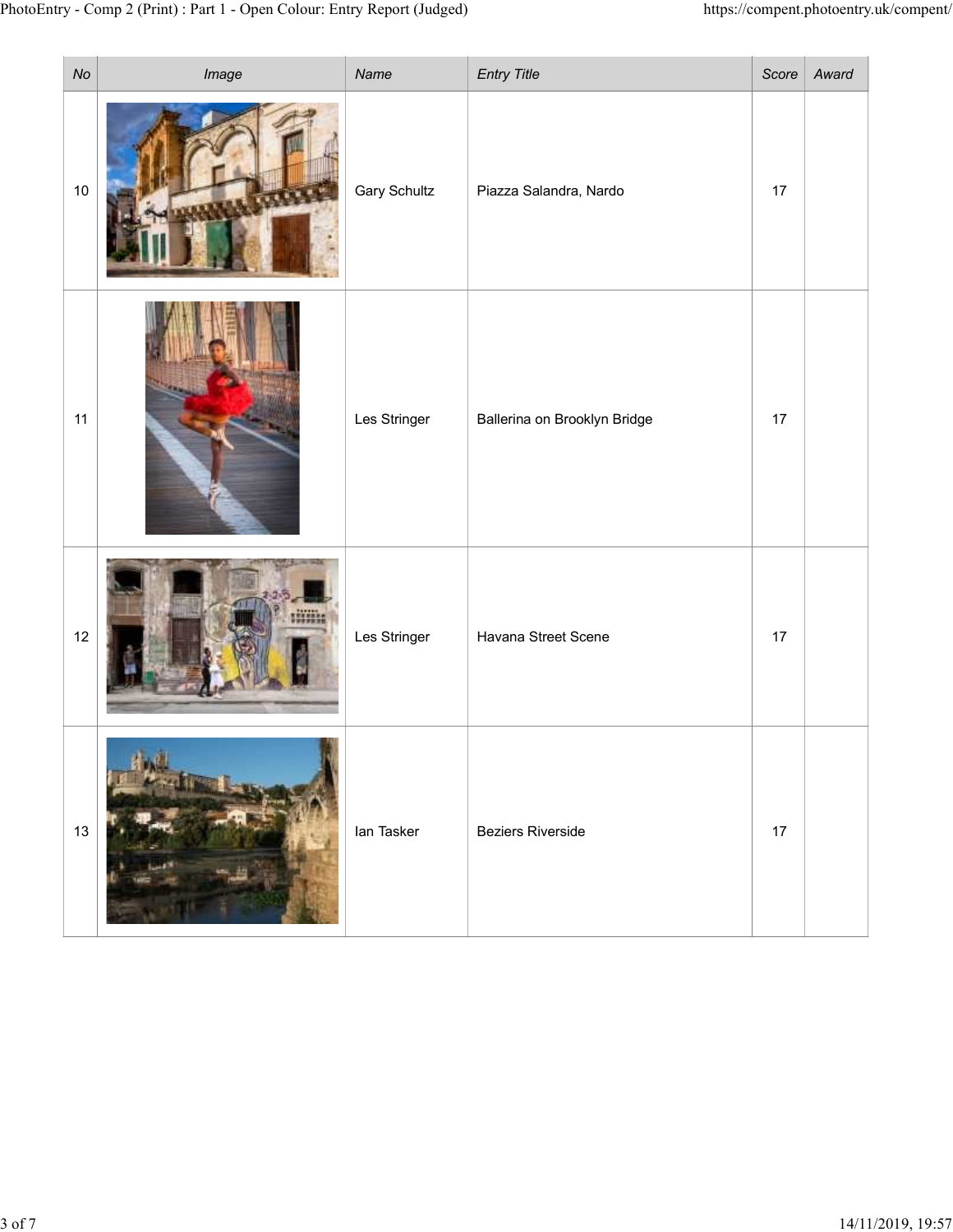| ry - Comp 2 (Print) : Part 1 - Open Colour: Entry Report (Judged) |                |                                            |        | https://compent.photoentry.uk/compent/ |  |
|-------------------------------------------------------------------|----------------|--------------------------------------------|--------|----------------------------------------|--|
| $\mathcal{N}o$<br>Image                                           | Name           | <b>Entry Title</b>                         | Score  | Award                                  |  |
| 14                                                                | lan Denby      | Bird of Prey                               | $16\,$ |                                        |  |
| 15                                                                | Mary Dolan     | Llanddwyn in Winter                        | 16     |                                        |  |
| 16                                                                | Margaret Green | War Memorial Hawkshead                     | 16     |                                        |  |
| 17                                                                | Margaret Green | Neptune                                    | $16\,$ |                                        |  |
| 18                                                                |                | Adrian Hazeldine   Nature's ice sculptures | 16     |                                        |  |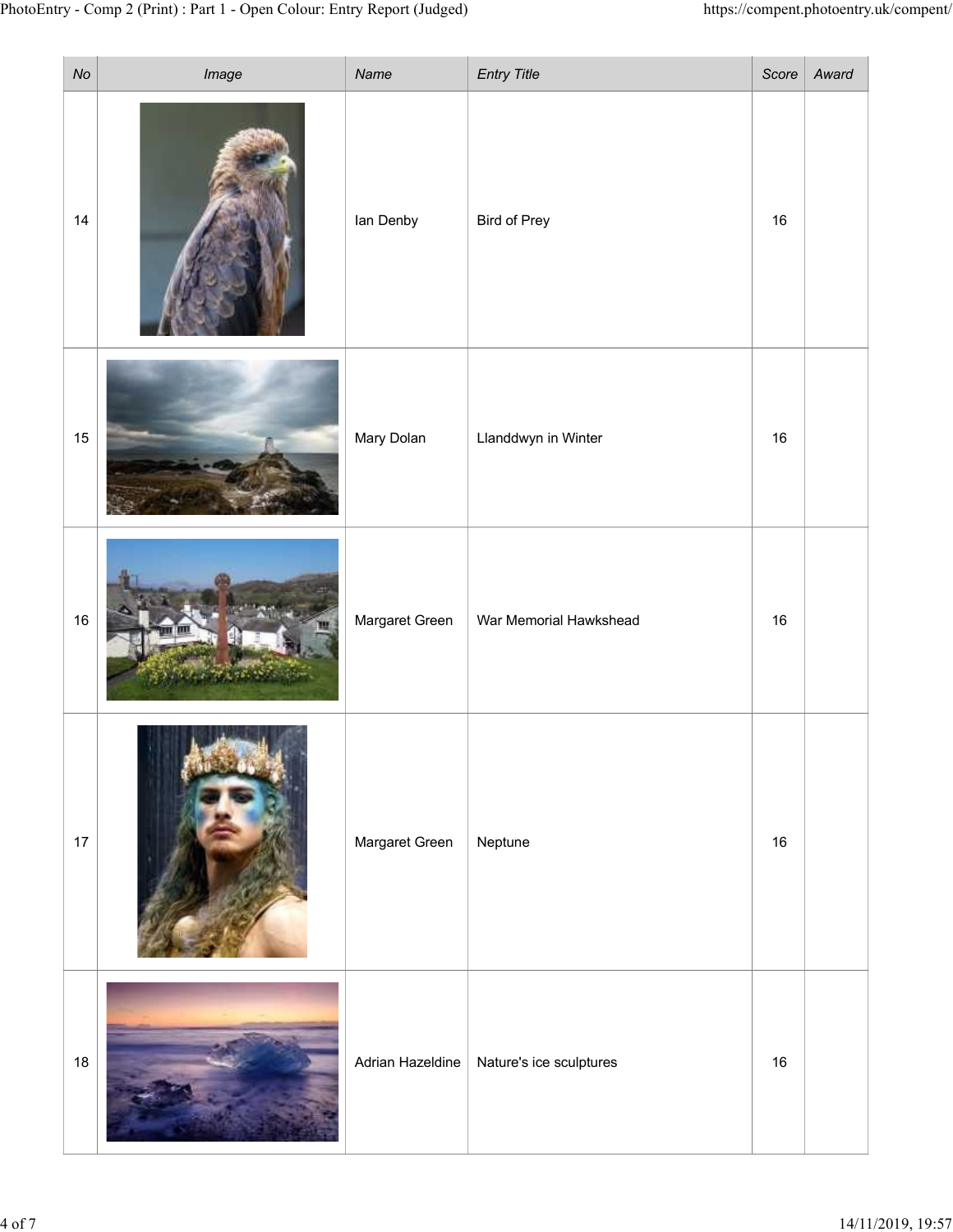| $N\sigma$ | y - Comp 2 (Print) : Part 1 - Open Colour: Entry Report (Judged) | Name                | <b>Entry Title</b>      | https://compent.photoentry.uk/compent/<br>$Score \mid$ | Award |
|-----------|------------------------------------------------------------------|---------------------|-------------------------|--------------------------------------------------------|-------|
| 19        | Image                                                            | John O'Brien        | Red                     | 16                                                     |       |
| $20\,$    |                                                                  | John O'Brien        | The Bus Driver          | 16                                                     |       |
| 21        |                                                                  | David Royle         | Inverted Autumn Colours | 16                                                     |       |
| 22        | собирать интинеральные                                           | <b>Gary Schultz</b> | The Purple Bike         | 16                                                     |       |
| $23\,$    |                                                                  | <b>Brian Smith</b>  | The Common              | $16\,$                                                 |       |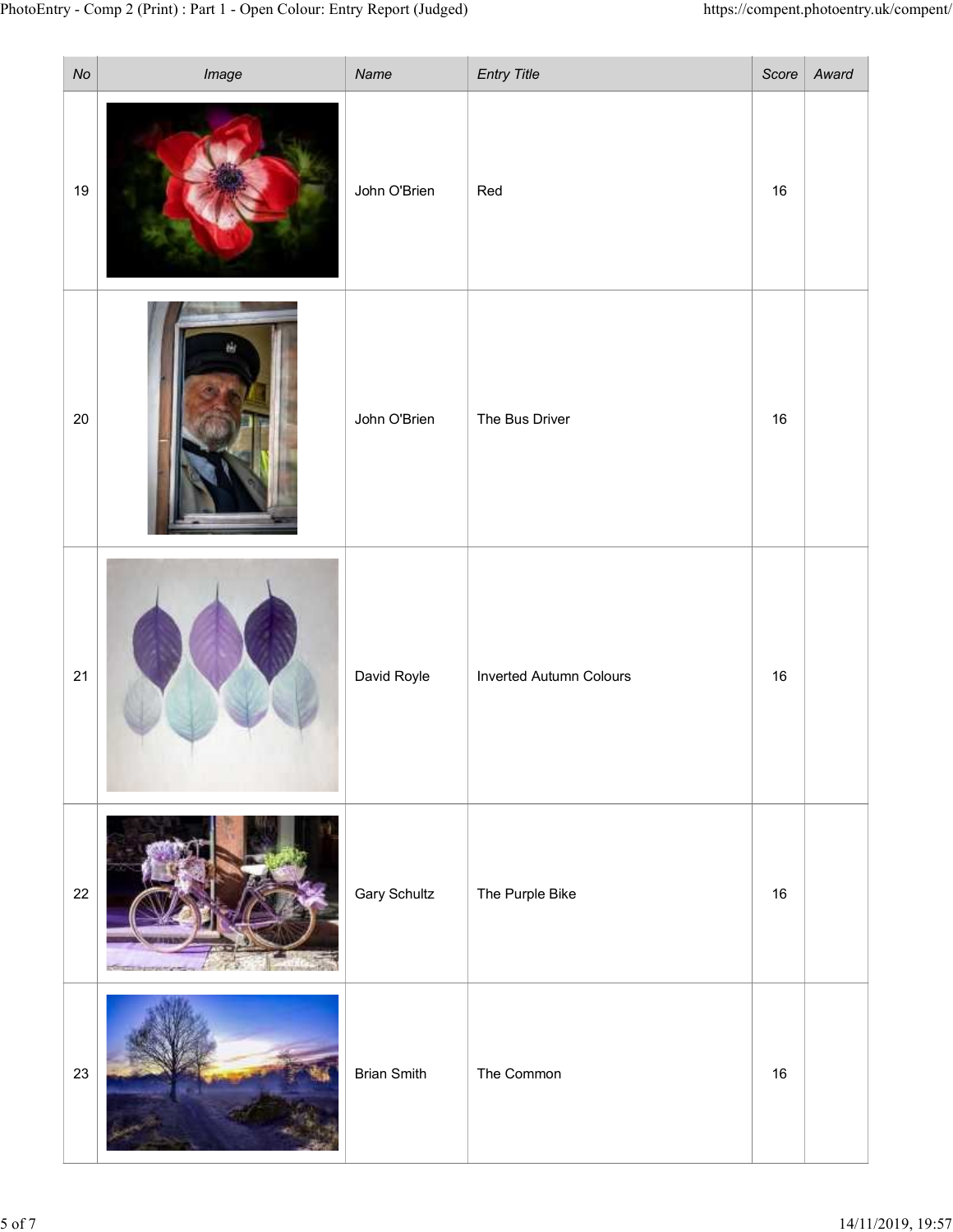|        | y - Comp 2 (Print) : Part 1 - Open Colour: Entry Report (Judged) |                    |                      |              | https://compent.photoentry.uk/compent/ |
|--------|------------------------------------------------------------------|--------------------|----------------------|--------------|----------------------------------------|
| $N\!o$ | Image                                                            | Name               | <b>Entry Title</b>   | $Score \mid$ | Award                                  |
| 24     |                                                                  | lan Denby          | Silhouette           | $15\,$       |                                        |
| 25     |                                                                  | Mary Dolan         | Lone Tree            | 15           |                                        |
| 26     |                                                                  | Michael Hilton     | Torso with Limbs     | 15           |                                        |
| $27\,$ |                                                                  | <b>Brian Smith</b> | <b>Wirral Sunset</b> | 15           |                                        |
| 28     | $\sim$ $\sim$ $\sim$                                             | Margaret Green     | Busking in the Cold  | 14           |                                        |